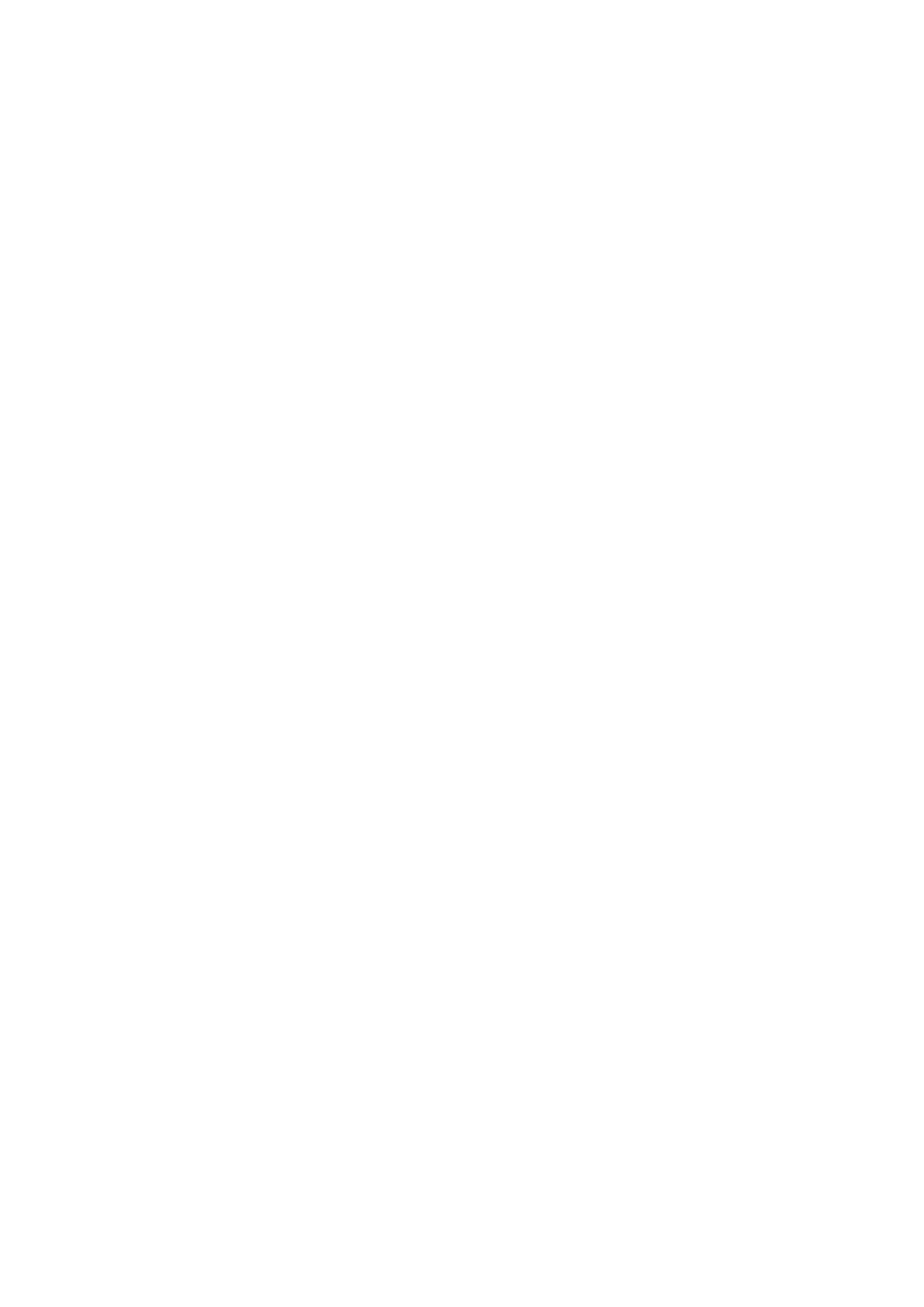# Minutes of the ORDINARY COUNCIL (TOWN PLANNING) MEETING OF THE HUME CITY COUNCIL held on Monday, 25 October 2021 at 7.00PM

Virtual Meeting was livestreamed via www.hume.vic.gov.au

| To: a: Council | Cr Joseph Haweil<br>Cr Jack Medcraft<br>Cr Jarrod Bell<br><b>Cr Trevor Dance</b><br><b>Cr Chris Hollow</b><br>Cr Jodi Jackson<br>Cr Naim Kurt<br>Cr Sam Misho<br>Cr Carly Moore<br>Cr Jim Overend<br>Cr Karen Sherry | Mayor<br>Deputy Mayor                                                                                                                                                                                                                                                                                                                                                                       |
|----------------|----------------------------------------------------------------------------------------------------------------------------------------------------------------------------------------------------------------------|---------------------------------------------------------------------------------------------------------------------------------------------------------------------------------------------------------------------------------------------------------------------------------------------------------------------------------------------------------------------------------------------|
| b: Officers    | Ms Sheena Frost<br>Mr Hector Gaston<br>Mr Michael Sharp<br>Ms Roslyn Wai<br>Mr Peter Waite<br>Mr Daryl Whitfort<br>Mr James McNulty<br>Ms Megan Kruger<br>Ms Joanne Grindrod                                         | <b>Chief Executive Officer</b><br><b>Director Community Services</b><br>Director Planning and Development<br>Director Communications, Engagement and<br>Advocacy<br>Director Sustainable Infrastructure and Services<br><b>Director Corporate Services</b><br>Manager Statutory Planning and Building<br><b>Control Services</b><br><b>Manager Governance</b><br>Governance Support Officer |

# Proceedings to be Recorded

The Mayor advised that the Council meeting was being livestreamed on Council's website and that an audio recording of the Council meeting would be made and published to Council's website within 2 working days of the meeting. The Mayor also advised that as Council is the owner of the copyright of the livestream and notwithstanding anything appearing on Council's website, any recording, copying or other use of the livestream is strictly prohibited and would therefore constitute a breach of Council's copyright.

# Gallery Not in Attendance

The Mayor advised that as members of the gallery could not be in attendance at the meeting, any person wishing to make comment to reports listed on the Agenda, had been requested to submit their comments in advance of the meeting. Provided they are compliant with Council's Governance Rules, with the exception of being present at the meeting, these comments would be read out by the Chief Executive Officer.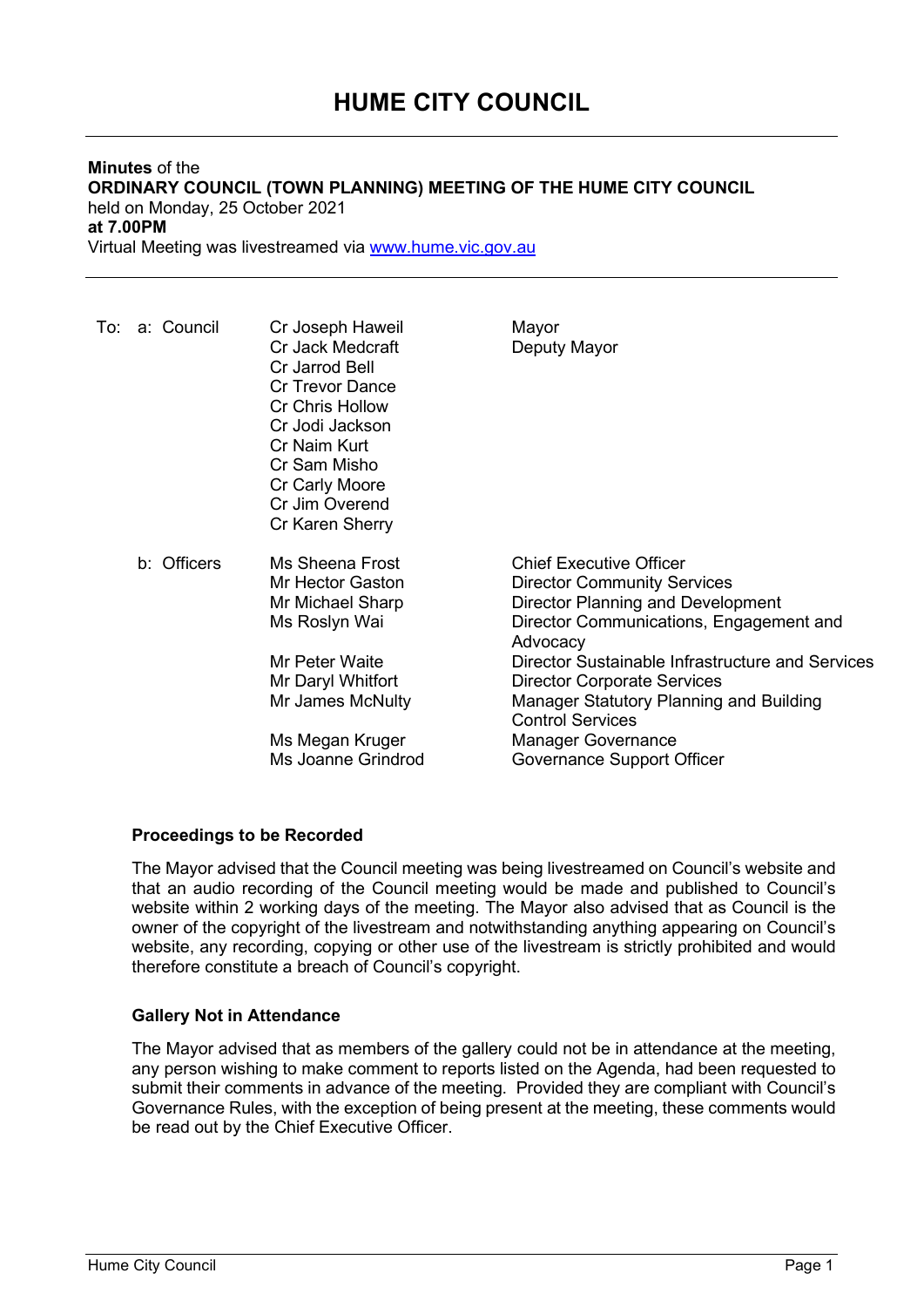## ORDER OF BUSINESS

# 1. ACKNOWLEDGEMENT OF THE TRADITIONAL CUSTODIANS OF THIS LAND

The Mayor read the following:

"Hume City Council recognises the rich Aboriginal heritage within the municipality andacknowledges the Wurundjeri Woi Wurrung, which includes the Gunung Willam Balluk clan, as the Traditional Custodians of this land.

Council embraces Aboriginal and Torres Strait Islander living cultures as a vital part of Australia's identity and recognises, celebrates and pays respect to the existing family members of the Wurundjeri Woi Wurrung and to Elders past, present and future."

#### 2. PRAYER

The Mayor advised that Councillors would normally be asked to stand for the Prayer as a sign of respect, however given that the meeting is being conducted online Councillors would not be required to stand on this occasion.

The Mayor read the following:

"Almighty God, we humbly beseech Thee to vouchsafe Thy blessing upon this Council. Direct and prosper its deliberations to the advancement of Thy glory and the true welfare of the people of the Hume City."

Amen

#### 3. APOLOGIES

An apology was received from Cr Trevor Dance.

#### 4. DISCLOSURE OF INTEREST

Councillors' attention is drawn to the provisions of the Local Government Act 2020 and Council's Governance Rules in relation to the disclosure of conflicts of interests. Councillors are required to disclose any conflict of interest immediately before consideration or discussion of the relevant item. Councillors are then required to leave the Chamber during discussion and not vote on the relevant item.

Cr Carly Moore declared a conflict of interest, being a general interest, in the item CC139 – 2022 Community Grants Program Allocation of Annual Grant Categories and Program Update for the Year – Round Grants and COVID Community Support Fund.

#### 5. CONDOLENCE MOTIONS

#### CNM054 Mr Garry Dumbrell

Moved Cr Jack Medcraft, Seconded Cr Jarrod Bell

That Council send a letter to the family to pass on our condolences.

CARRIED

#### CNM055 Mr Alan King

Moved Cr Jack Medcraft, Seconded Cr Carly Moore

That Council writes to Vicroads and the family of the late Alan King to note his recent passing.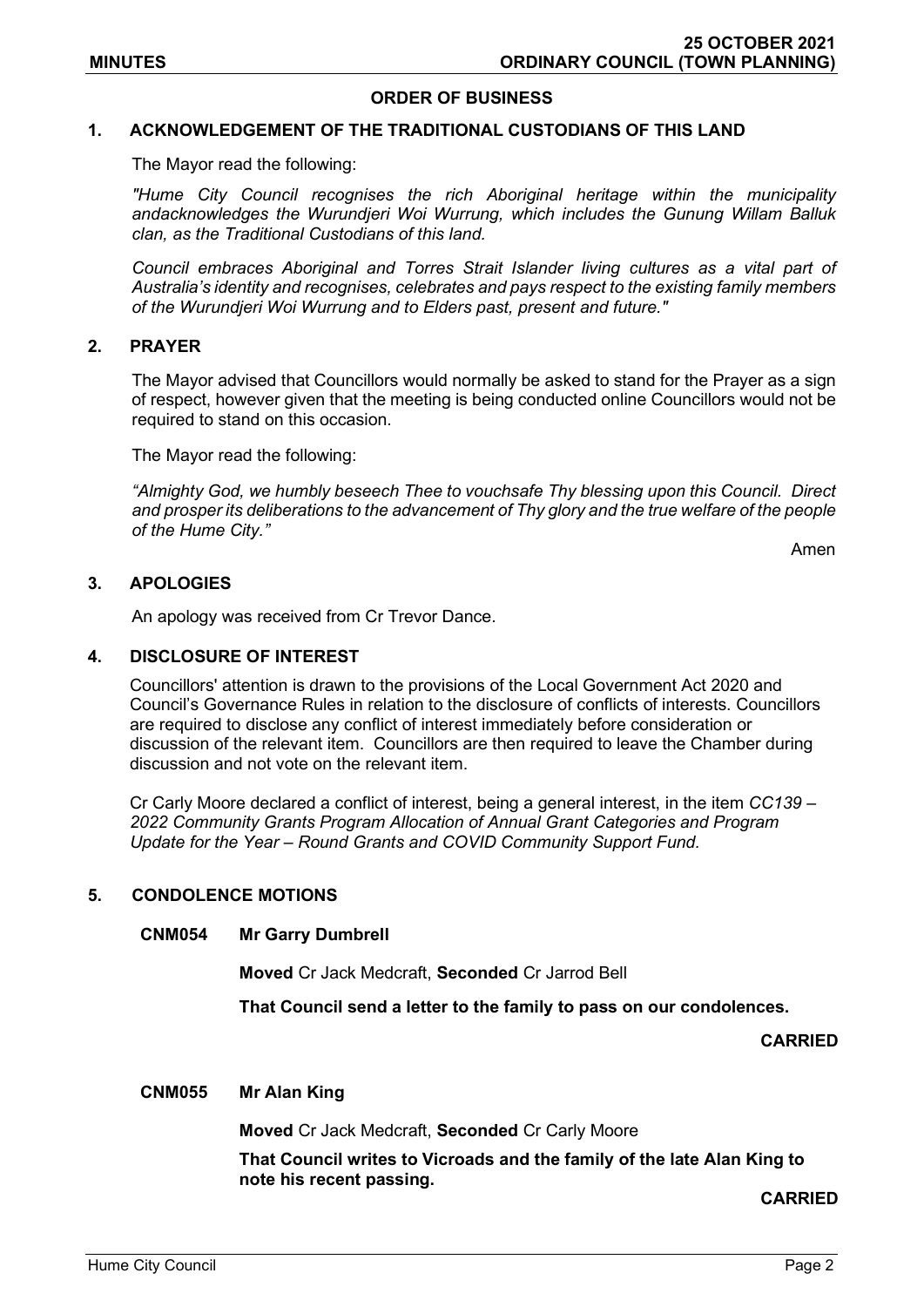# 6. ACTIONS ARISING FROM MINUTES

This matter did not proceed as Cr Dance was not present at the Meeting.

# SUSPENSION OF STANDING ORDERS

Moved Cr Jack Medcraft, Seconded Cr Carly Moore

That standing orders be suspended to achnowledge Cr Joseph Haweil's term as Mayor.

CARRIED

Standing Orders were suspended at 7:14 pm.

# RECOGNITION OF TERM AS MAYOR - COUNCILLOR CARLY MOORE

Councillors Sherry, Moore, Misho, Bell, Hollow, Overend, Jackson, Kurt and Medcraft thanked and congratulated Councillor Joseph Haweil for his time as Mayor during the 2020/21 term.

# RESUMPTION OF STANDING ORDERS

Moved Cr Jack Medcraft, Seconded Cr Jodi Jackson

That standing orders be resumed.

CARRIED

Standing orders were resumed at 7:29 pm.

## 7. OFFICER'S REPORTS

Reports Identified as Requiring Individual Discussion

| Report No.   | <b>Report</b>                                    | Page in |
|--------------|--------------------------------------------------|---------|
|              |                                                  | Agenda  |
| <b>GE573</b> | <b>Council Vision and Council Plan 2021-2025</b> | 455     |

Moved Cr Joseph Haweil, Seconded Cr Chris Hollow

In accordance with Sections 88 and 90 of the Local Government Act 2020, Council adopt the Community Vision and Council Plan 2021-2025 [refer Attachment One].

Cr Naim Kurt left the meeting during discussion on the item GE573 - Council Vision and Council Plan 2021-2025, the time being 7:34 pm.

Cr Naim Kurt returned to the meeting during discussion and prior to the vote on the item GE573 - Council Vision and Council Plan 2021-2025, the time being 7:35 pm.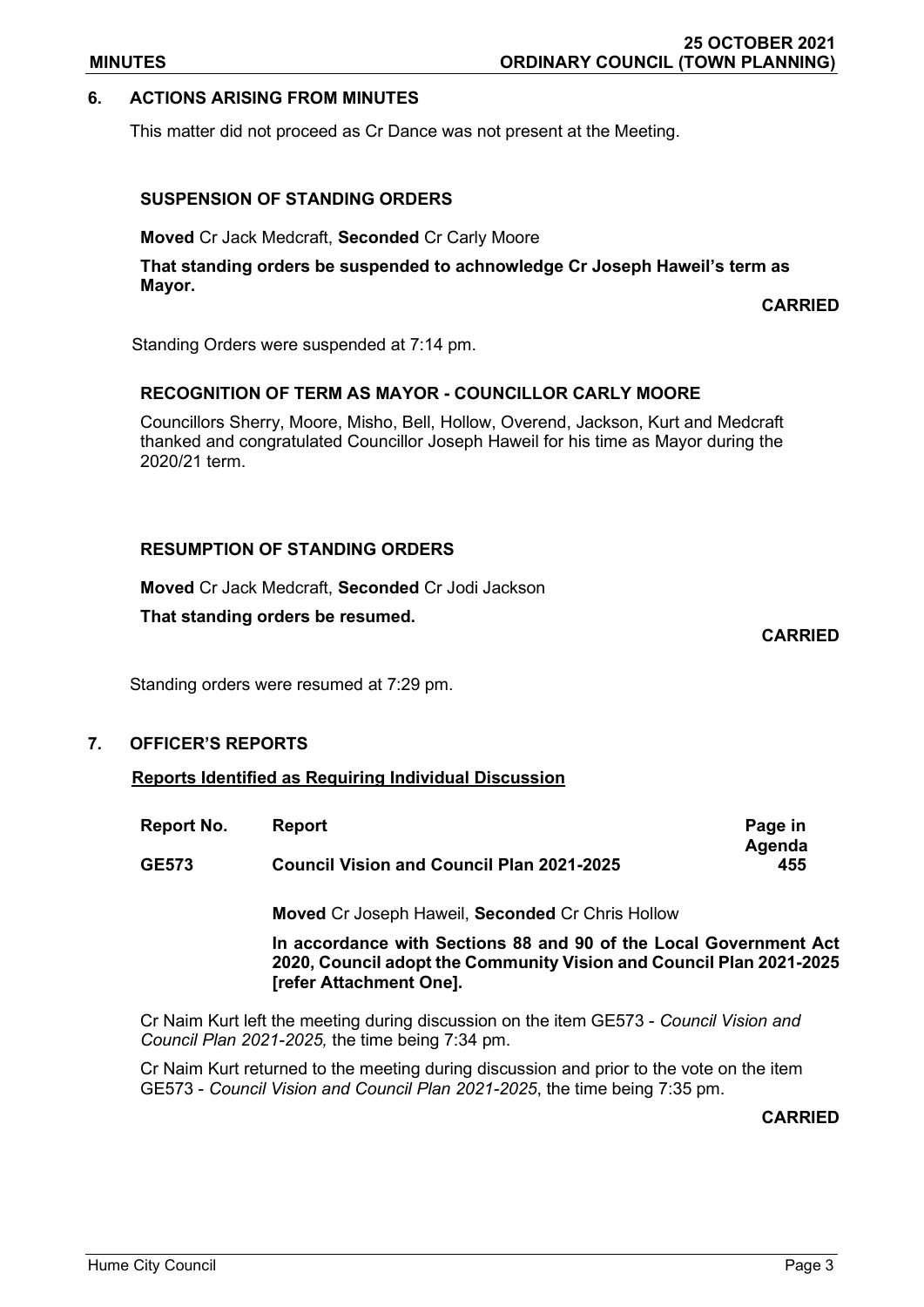| Report No.   | <b>Report</b>                              |                                                                                                                                                                                                | Page in     |
|--------------|--------------------------------------------|------------------------------------------------------------------------------------------------------------------------------------------------------------------------------------------------|-------------|
| <b>ED047</b> | <b>Libraries and Learning Service Plan</b> |                                                                                                                                                                                                | Agenda<br>5 |
|              |                                            | Moved Cr Jarrod Bell, Seconded Cr Sam Misho                                                                                                                                                    |             |
|              | 2.1                                        | <b>That Council</b>                                                                                                                                                                            |             |
|              | 2.1.1                                      | adopts the Libraries and Learning Service Plan<br>(Attachment 1)                                                                                                                               |             |
|              | 2.1.2                                      | notes that this Plan will require additional resources to<br>implement, which will be subject to Council's resource<br>prioritization through annual council planning and<br>budget processes. |             |

Cr Naim Kurt left the meeting during discussion on the item ED047 - Libraries and Learning Service Plan, the time being 7:52 pm.

Cr Naim Kurt returned to the meeting during discussion and prior to the vote on the item ED047 - Libraries and Learning Service Plan, the time being 7:54 pm.

## CARRIED

| Report No.   | Report                                                               | Page in<br>Agenda |
|--------------|----------------------------------------------------------------------|-------------------|
| <b>ED048</b> | Draft Connect & Thrive: A Plan for Young People in<br>Hume 2022-2026 | 63                |

Moved Cr Jarrod Bell, Seconded Cr Karen Sherry

THAT COUNCIL

- 2.1 endorses the Draft Connect & Thrive: A Plan for Young People in Hume 2022 – 2026 for final stakeholder feedback (Attachment 1) from 1 November to 15 November 2021.
- 2.2 following the consultation period, consider the final Connect & Thrive: A Plan for Young People in Hume 2022 – 2026 for final endorsement.

Cr Naim Kurt left the meeting during discussion on the item ED048 – Draft Connect & Thrive: A Plan for Young People in Hume 2022-2026, the time being 7:59 pm.

Cr Naim Kurt returned to the meeting during discussion and prior to the vote on the item ED048 - Draft Connect & Thrive: A Plan for Young People in Hume 2022-2026, the time being 8:04 pm.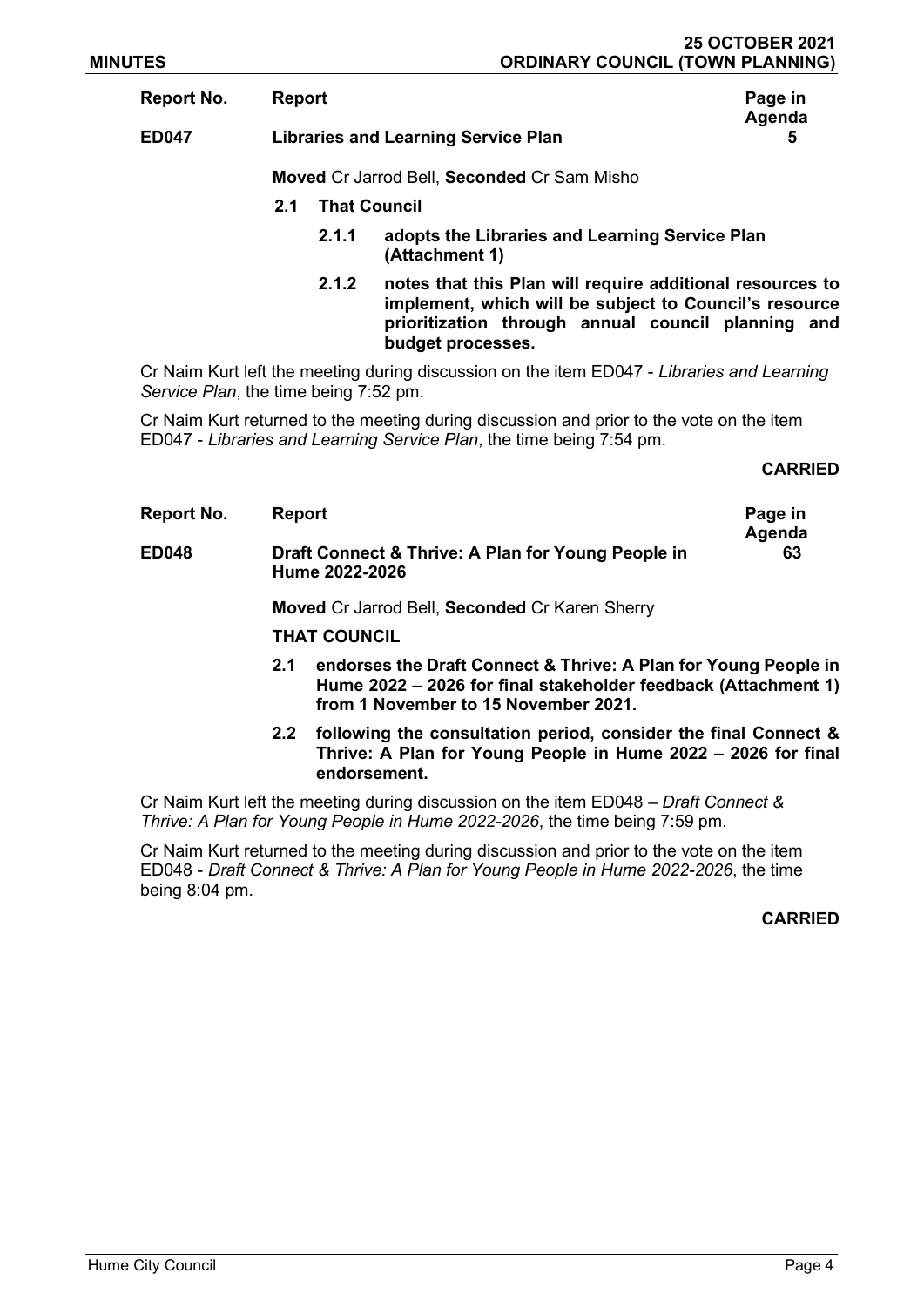Agenda

83

## Report No. Report **Report** Report **Report Access Page in**

## CC139 2022 Community Grants Program Allocation of Annual Grant Categories and Program Update for the Year-Round Grants and COVID Community Support Fund

Cr Carly Moore, having declared a conflict of interest, being a general interest, in item CC139 – 2022 Community Grants Program Allocation of Annual Grant Categories and Program Update for the Year – Round Grants and COVID Community Support Fund, left the meeting, the time being 8:07pm.

Moved: Cr Sam Misho, Seconded: Cr Naim Kurt

#### That Council:

- 2.1 endorses the distribution of \$278,412 to the 2022 Community Grants Program, Annual Grants categories (Attachment 1) in the following manner:
	- (a) \$79,147 to eight organisations for pre-committed Partnership Grants (Table 1).
	- (b) \$59,000 to six organisations for Partnership Grants (Table 2).
	- (c) \$10,000 to one organisation under the Specialist Partnership Grant (Table 3).
	- (d) \$13,350 to three organisations for Project Grants (Table 4).
	- (e) \$54,890 to 30 organisations for Community Participation Grants (Table 5).
	- (f) \$62,025 to 63 organisations for Community Group Operational Grants (Table 6).
- 2.2 notes that dispersal of funds identified in 2.1 will be subject to satisfactory acquittals and resolution of any outstanding eligibility requirements.
- 2.3 notes that Round 2 (Project Grants) of the 2022 Community Grants program will open on 31 January 2022. This round will have a total allocation of \$50,000.
- 2.4 reallocates \$185,300 of unexpended community grant funds to the COVID-19 Community Support Fund, to open for expressions of interest in November 2021.
	- a) delegates to the Director Community Services the authority to award and distribute funds under this program.
	- b) receives a report informing of the organisations funded under the Year Round and COVID-19 Community Support Fund in March 2022.
- 2.5 notes the program update for the Community Grant Program Year-Round Categories (Attachment 2).
- 2.6 notes the program update for the COVID-19 Community Support Fund (Attachment 3).

#### CARRIED

Cr Carly Moore returned to meeting after the vote on item CC139 – 2022 Community Grants Program Allocation of Annual Grant Categories and Program Update for the Year – Round Grants and COVID Community Support Fund, the time being 8:17pm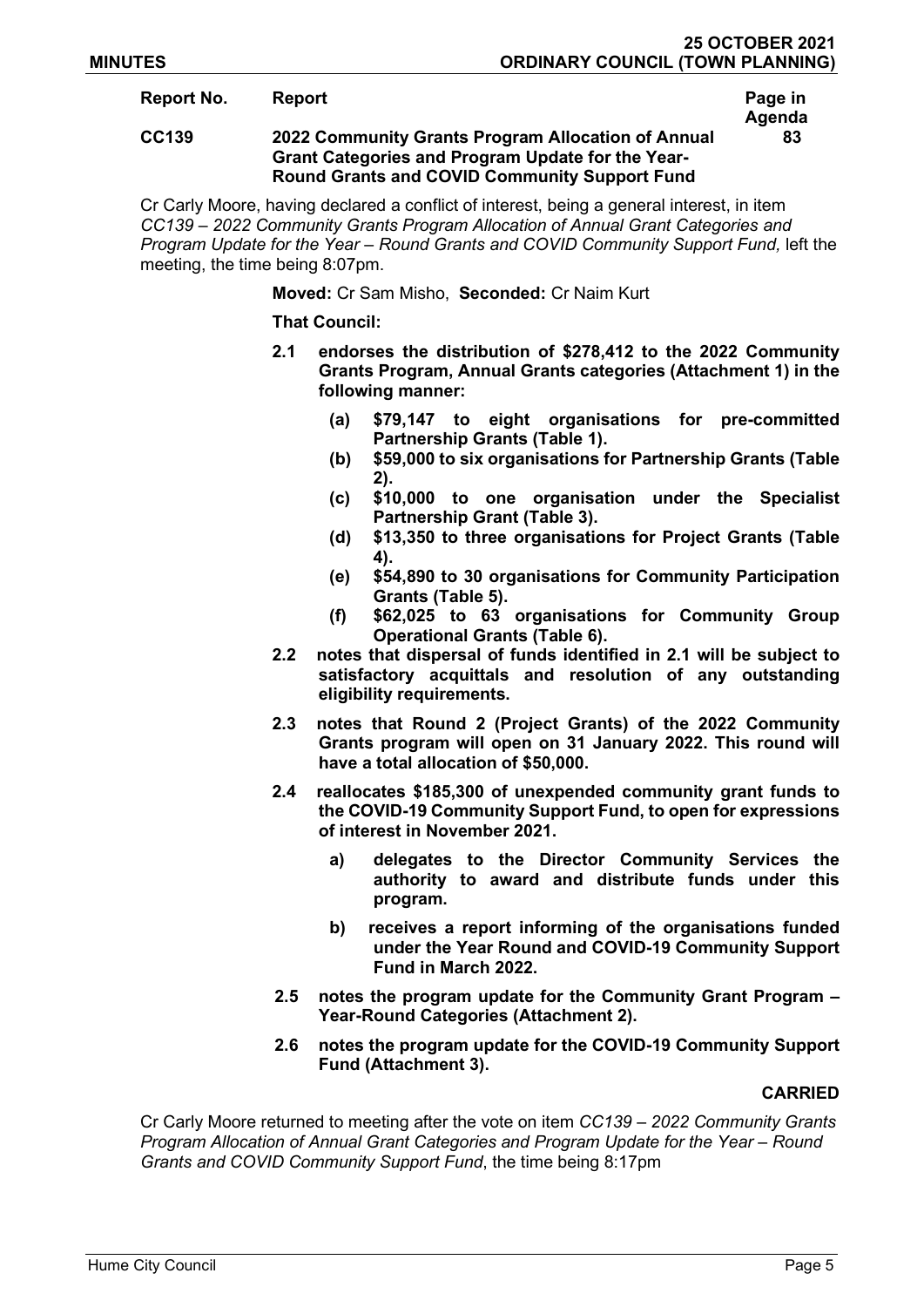### Report No. Report **Report** Report **Report Access Page in**

# Agenda 101

## SU599 230 Oaklands Road Oaklands Junction - The use and development of a market and plant nursery, the reduction in car parking, the removal of native vegetation, and signage

The Chief Executive Officer read statements which had been submitted by Ms Kim Belfield, Mr Robert Gilfillan and Mr Ross Hoysted

#### **Alternate**

#### Moved: Cr Jodi Jackson, Seconded: Cr Jim Overend

That Council, having considered the application on its merits and the objections received, resolves to issue a Notice of Refusal to Grant a Planning Permit for the use and development of a market and plant nursery, the reduction of car parking, removal of native vegetation, and signage, at 230 Oaklands Road, Oaklands Junction on the following grounds:

- 1) The proposal would diminish the availability of land to be used for agriculture and is contrary to the purpose of the Green Wedge Zone.
- 2) The scale of the development is contrary to the landscape values of the Green Wedge Zone.
- 3) The proposal will cause amenity impacts to neighbouring residents, by way of built form, scale, noise, privacy, and traffic related matters.
- 4) The proposal is contrary to fair and orderly planning
- 5) The parking provided for in the plan is grossly insufficient

LOST

A division was requested: The result of the division was as follows:

#### For Against

Cr Jodi Jackson Cr Naim Kurt

 Cr Joseph Haweil Cr Jarrod Bell Cr Karen Sherry Cr Jim Overend Cr Chris Hollow Cr Jack Medcraft Cr Carly Moore Cr Sam Misho

#### The substantive motion was then put:

**Moved: Cr Jack Medcraft Seconded: Cr. Naim Kurt** 

That Council, having considered the application on its merits and the objections received, resolves to issue a Notice of Decision to Grant a Planning Permit for the use and development of a market and plant nursery, the reduction of car parking, removal of native vegetation, and signage at 230 Oaklands Road Oaklands Junction, subject to the conditions in Attachment 1.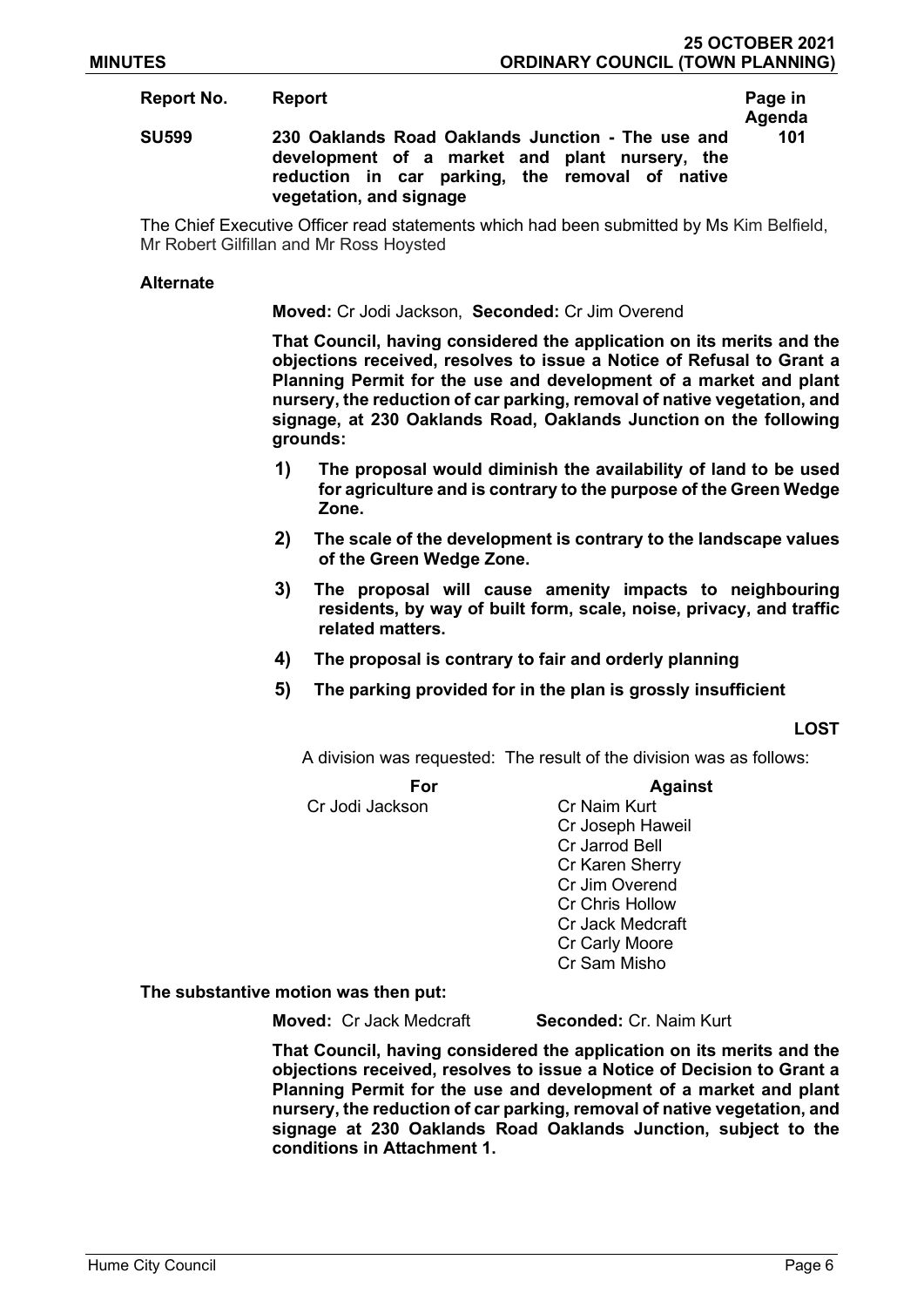Cr Sam Misho left the meeting during discussion on the item SU599 - 230 Oaklands Road Oaklands Junction - The use and development of a market and plant nursery, the reduction in car parking, the removal of native vegetation, and signage, the time being 8:31pm.

Cr Sam Misho returned to the meeting during discussion and prior to the vote on the item SU599 - 230 Oaklands Road Oaklands Junction - The use and development of a market and plant nursery, the reduction in car parking, the removal of native vegetation, and signage, the time being 8:32pm.

**CARRIED** 

A division was requested: The result of the division was as follows:

For Against

Cr Naim Kurt Cr Jodi Jackson Cr Joseph Haweil Cr Jarrod Bell Cr Karen Sherry Cr Jim Overend Cr Chris Hollow Cr Jack Medcraft Cr Carly Moore Cr Sam Misho

Report No. Beport **Report** Report **Page in** Agenda SU600 43 Carnoustie Drive, Sunbury - development of two double storey dwellings to the rear of the existing dwelling 143

Moved: Cr Jack Medcraft, Seconded: Cr Karen Sherry

That Council, having considered the application on its merits and the objections received, resolves to issue a Notice of Decision to Grant a Planning Permit for the development of two double storey dwellings at the rear of the existing dwelling at 43 Carnoustie Drive Sunbury, subject to the conditions in Attachment 1.

#### CARRIED

A division was requested: The result of the division was as follows:

|              | For<br>Cr Joseph Haweil<br>Cr Jarrod Bell<br>Cr Karen Sherry<br>Cr Jack Medcraft<br>Cr Sam Misho<br>Cr Carly Moore | <b>Against</b><br>Cr Naim Kurt<br>Cr Jim Overend<br>Cr Chris Hollow<br>Cr Jodi Jackson |                   |
|--------------|--------------------------------------------------------------------------------------------------------------------|----------------------------------------------------------------------------------------|-------------------|
| Report No.   | <b>Report</b>                                                                                                      |                                                                                        | Page in<br>Agenda |
| <b>SU602</b> | <b>Statutory Planning Monthly Report - September 2021</b>                                                          |                                                                                        |                   |

Moved Cr Karen Sherry, Seconded Cr Jarrod Bell

That the report be noted.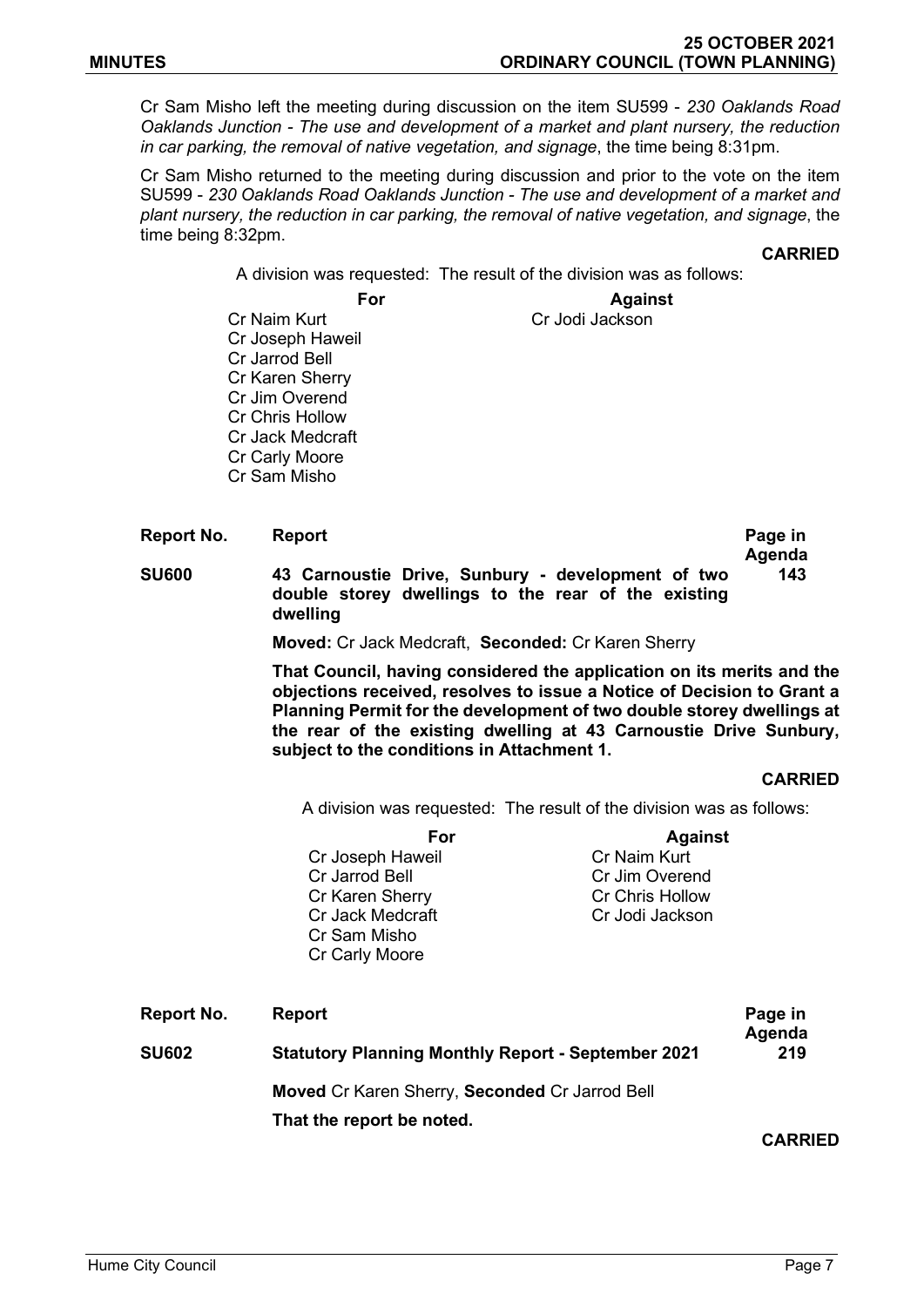| <b>MINUTES</b> |                   | <b>ORDINARY COUNCIL (TOWN PLANNING)</b>                                                                                                                                                                                                |                   |
|----------------|-------------------|----------------------------------------------------------------------------------------------------------------------------------------------------------------------------------------------------------------------------------------|-------------------|
|                | <b>Report No.</b> | <b>Report</b>                                                                                                                                                                                                                          | Page in<br>Agenda |
|                | <b>SU603</b>      | Northern Metro Region Land Use Framework Plan                                                                                                                                                                                          | 235               |
|                |                   | Moved Cr Karen Sherry, Seconded Cr Carly Moore                                                                                                                                                                                         |                   |
|                |                   | That Council endorses the proposed submission in Attachment 3 to<br>the Victorian Government's draft Northern Metro Region Land Use<br><b>Framework Plan.</b>                                                                          |                   |
|                |                   | Cr Jarrod Bell left the meeting during discussion on the item SU603 -<br>Northern Metro Region Land Use Framework Plan, the time being 9:25pm.                                                                                         |                   |
|                |                   | Cr Jarrod Bell returned to the meeting during discussion and prior to the<br>vote on the item SU603 - Northern Metro Region Land Use Framework<br>Plan, the time being 9:27pm.                                                         |                   |
|                |                   | Cr Naim Kurt left the meeting during discussion on the item SU603 -<br>Northern Metro Region Land Use Framework Plan, the time being 9:28pm.                                                                                           |                   |
|                |                   | Cr Naim Kurt returned to the meeting during discussion and prior to the<br>vote on the item SU603 - Northern Metro Region Land Use Framework<br>Plan, the time being 9:29pm.                                                           |                   |
|                |                   |                                                                                                                                                                                                                                        | <b>CARRIED</b>    |
|                | <b>Report No.</b> | <b>Report</b>                                                                                                                                                                                                                          | Page in<br>Agenda |
|                | <b>GE567</b>      | Proposal to Name a Reserve on Normanby Drive<br>Greenvale, the 'Charlie Grech Reserve'                                                                                                                                                 | 301               |
|                |                   | Moved Cr Chris Hollow, Seconded Cr Naim Kurt                                                                                                                                                                                           |                   |
|                |                   | <b>THAT Council approves the commencement of a community</b><br>consultation process to seek the community's feedback on the<br>proposal to name a reserve located at 37-55 Normanby Drive,<br>Greenvale, the 'Charlie Grech Reserve'. |                   |
|                |                   |                                                                                                                                                                                                                                        | <b>CARRIED</b>    |
|                | <b>Report No.</b> | <b>Report</b>                                                                                                                                                                                                                          | Page in           |
|                | <b>GE574</b>      | <b>Financial Plan</b>                                                                                                                                                                                                                  | Agenda<br>535     |
|                |                   | Moved Cr Carly Moore, Seconded Cr Jack Medcraft                                                                                                                                                                                        |                   |
|                |                   | That Council adopts the Hume City Council Financial Plan for the<br>2.1<br>period 1 July 2021 to 30 June 2031.                                                                                                                         |                   |
|                |                   |                                                                                                                                                                                                                                        | <b>CARRIED</b>    |
|                | Report No.        | <b>Report</b>                                                                                                                                                                                                                          | Page in<br>Agenda |
|                | <b>GE575</b>      | <b>Correspondence received from or sent to Government</b><br><b>Ministers or Members of Parliament - September 2021</b>                                                                                                                | 579               |
|                |                   | Moved Cr Jarrod Bell, Seconded Cr Jack Medcraft                                                                                                                                                                                        |                   |
|                |                   | That Council notes this report on correspondence received from or<br>sent to Government Ministers or Members of Parliament.                                                                                                            |                   |

# CARRIED

25 OCTOBER 2021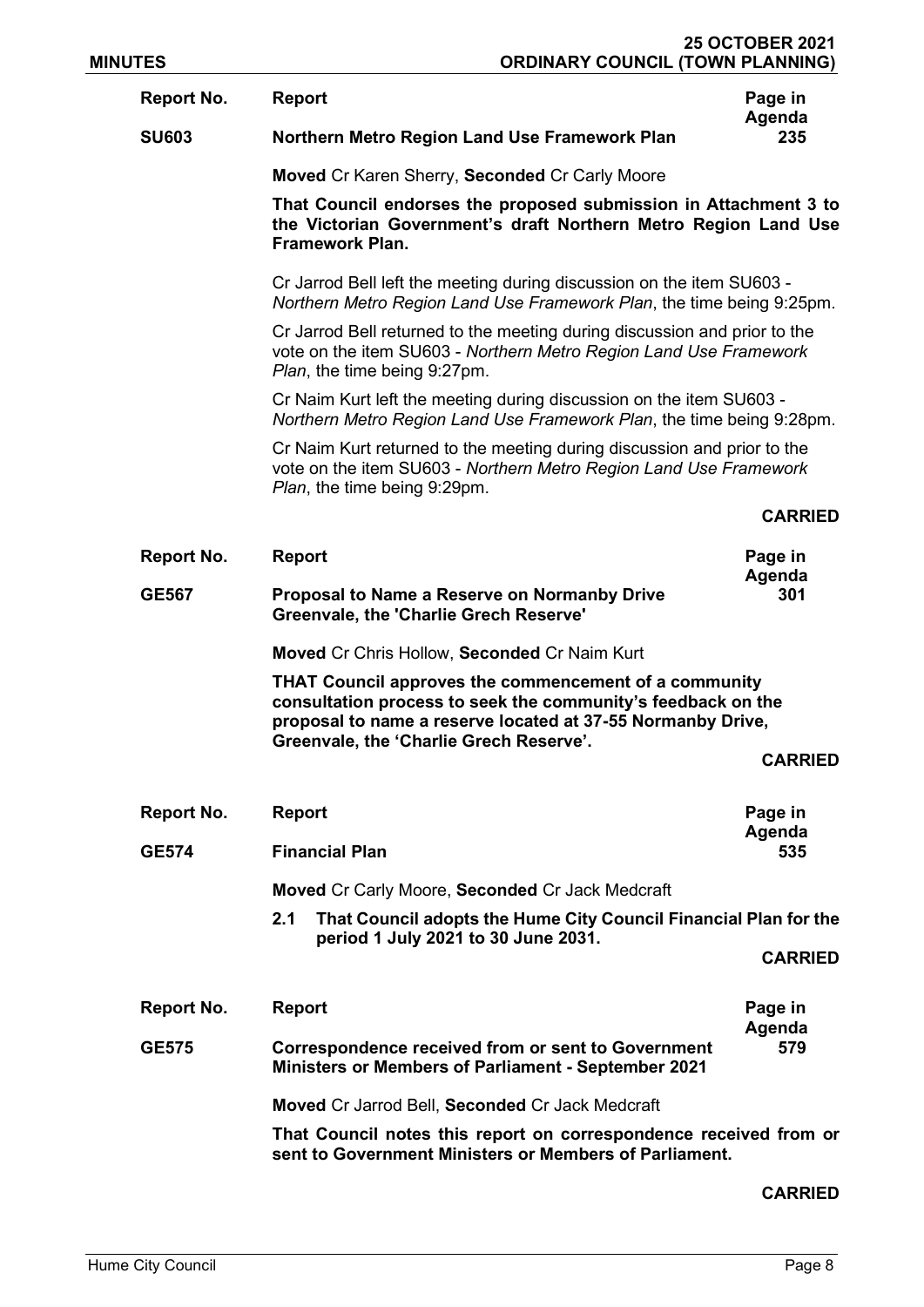### Reports Not Otherwise Dealt With

| Report No.   | <b>Report</b>                                                                                       | Page in<br>Agenda |
|--------------|-----------------------------------------------------------------------------------------------------|-------------------|
| <b>SU601</b> | 48 Trumpington Terrace, Attwood - use and<br>development of more than one dwelling                  | 177               |
| <b>SU604</b> | <b>Road Management Plan 2021</b>                                                                    | 271               |
| <b>GE568</b> | <b>Request for Authorisation of Council Officers</b><br>under the Planning and Environment Act 1987 | 315               |
| <b>GE569</b> | <b>Audit and Risk Committee Charter Update</b>                                                      | 321               |
| <b>GE570</b> | <b>Infringement Management Policy Review</b>                                                        | 329               |
| <b>GE571</b> | <b>Review of Council's Instruments of Delegation</b><br>to the Chief Executive Officer              | 353               |
| <b>GE572</b> | <b>Review of Council's Instruments of Delegation</b><br>to Members of Council Staff                 | 367               |

Moved Cr Jack Medcraft, Seconded Cr Chris Hollow

be adopted.

## CARRIED

| Report No.   | Report                                                                             | Page in<br>Agenda |
|--------------|------------------------------------------------------------------------------------|-------------------|
| <b>SU601</b> | 48 Trumpington Terrace, Attwood - use and<br>development of more than one dwelling | 177               |

Moved Cr Jack Medcraft, Seconded Cr Chris Hollow

That Council, having considered the application on its merits and the objections received, resolves to issue a Notice of Decision to Grant a Planning Permit for the use and development of more than one dwelling at 48 Trumpington Terrace, Attwood, subject to the conditions in Attachment 1.

#### CARRIED

| Report No.   | Report                           | Page in |
|--------------|----------------------------------|---------|
|              |                                  | Agenda  |
| <b>SU604</b> | <b>Road Management Plan 2021</b> | 271     |

Moved Cr Jack Medcraft, Seconded Cr Chris Hollow

2.1 That Council adopts the Hume City Council Road Management Plan V7, 2021 and appendices (Attachment 1) as previously presented to Council at the 15 June 2021 Ordinary Council Meeting without change.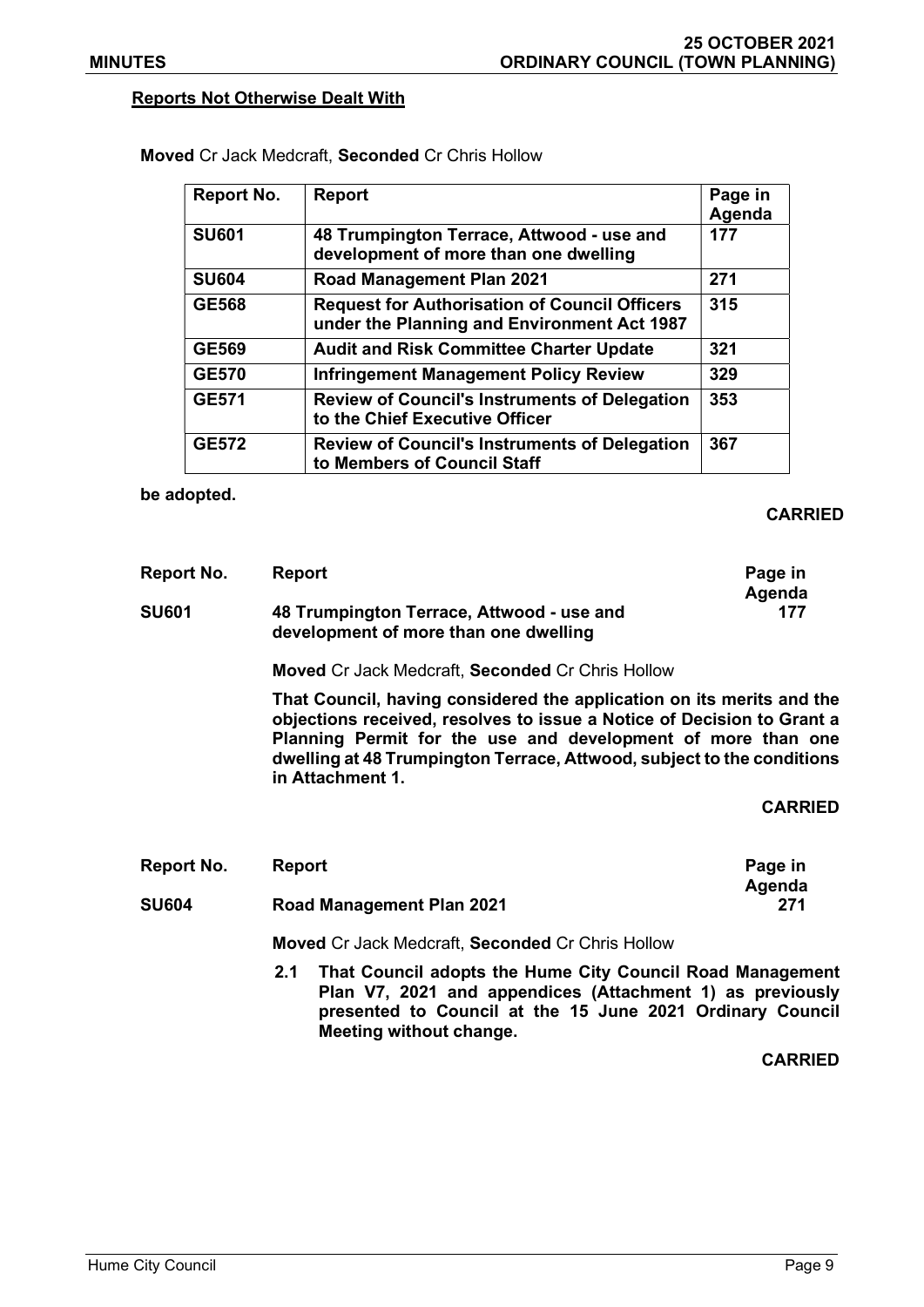| <b>Report No.</b>                                       | <b>Report</b>                                                                                              |                                                                                                                                                                          | Page in<br>Agenda |
|---------------------------------------------------------|------------------------------------------------------------------------------------------------------------|--------------------------------------------------------------------------------------------------------------------------------------------------------------------------|-------------------|
| <b>GE568</b>                                            | <b>Request for Authorisation of Council Officers under the</b><br><b>Planning and Environment Act 1987</b> |                                                                                                                                                                          | 315               |
|                                                         | Moved Cr Jack Medcraft, Seconded Cr Chris Hollow                                                           |                                                                                                                                                                          |                   |
|                                                         | That:                                                                                                      |                                                                                                                                                                          |                   |
|                                                         | 2.1                                                                                                        | under section 147(4) of the Planning and Environment Act 1987,<br>Council authorises Claire Fenby to be an authorised officer<br>under that Act, up until 22 April 2022. |                   |
|                                                         | 2.2                                                                                                        | Council signs and seals an Instrument of Appointment and<br><b>Authorisation for Claire Fenby [Attachment 1].</b>                                                        |                   |
|                                                         | 2.3                                                                                                        | under section 147(4) of the Planning and Environment Act 1987,<br>Council authorises Sarah Branton to be an authorised officer<br>under that Act.                        |                   |
|                                                         | 2.4                                                                                                        | Council signs and seals an Instrument of Appointment and<br>Authorisation for Sarah Branton [Attachment 2].                                                              |                   |
|                                                         |                                                                                                            |                                                                                                                                                                          | <b>CARRIED</b>    |
| <b>Report No.</b>                                       | <b>Report</b>                                                                                              |                                                                                                                                                                          | Page in<br>Agenda |
| <b>GE569</b>                                            |                                                                                                            | <b>Audit and Risk Committee Charter Update</b>                                                                                                                           | 321               |
|                                                         |                                                                                                            | Moved Cr Jack Medcraft, Seconded Cr Chris Hollow                                                                                                                         |                   |
|                                                         |                                                                                                            | That the updated Audit and Risk Committee Charter be adopted.                                                                                                            |                   |
|                                                         |                                                                                                            |                                                                                                                                                                          | <b>CARRIED</b>    |
| <b>Report No.</b>                                       | <b>Report</b>                                                                                              |                                                                                                                                                                          | Page in<br>Agenda |
| <b>GE570</b>                                            |                                                                                                            | <b>Infringement Management Policy Review</b>                                                                                                                             | 329               |
|                                                         |                                                                                                            | Moved Cr Jack Medcraft, Seconded Cr Chris Hollow                                                                                                                         |                   |
|                                                         |                                                                                                            | <b>That Council:</b>                                                                                                                                                     |                   |
|                                                         | 2.1                                                                                                        | revokes the Infringement Management Policy that was adopted<br>by Council on 16 April 2018;                                                                              |                   |
|                                                         | 2.2                                                                                                        | adopts the Infringement Management Policy provided<br>Attachment 1 to this report;                                                                                       | as                |
|                                                         | 2.3                                                                                                        | schedules the Infringement Management Policy for its next<br>review in October 2022.                                                                                     |                   |
|                                                         |                                                                                                            |                                                                                                                                                                          | <b>CARRIED</b>    |
| Report No.                                              | <b>Report</b>                                                                                              |                                                                                                                                                                          | Page in           |
| <b>GE571</b>                                            |                                                                                                            | Review of Council's Instruments of Delegation to the                                                                                                                     | Agenda<br>353     |
|                                                         |                                                                                                            | <b>Chief Executive Officer</b>                                                                                                                                           |                   |
| <b>Moved Cr Jack Medcraft, Seconded Cr Chris Hollow</b> |                                                                                                            |                                                                                                                                                                          |                   |
|                                                         | 2.1                                                                                                        | That Council approves the signing and sealing of the Instrument<br>of Delegation to the Chief Executive Officer.                                                         |                   |